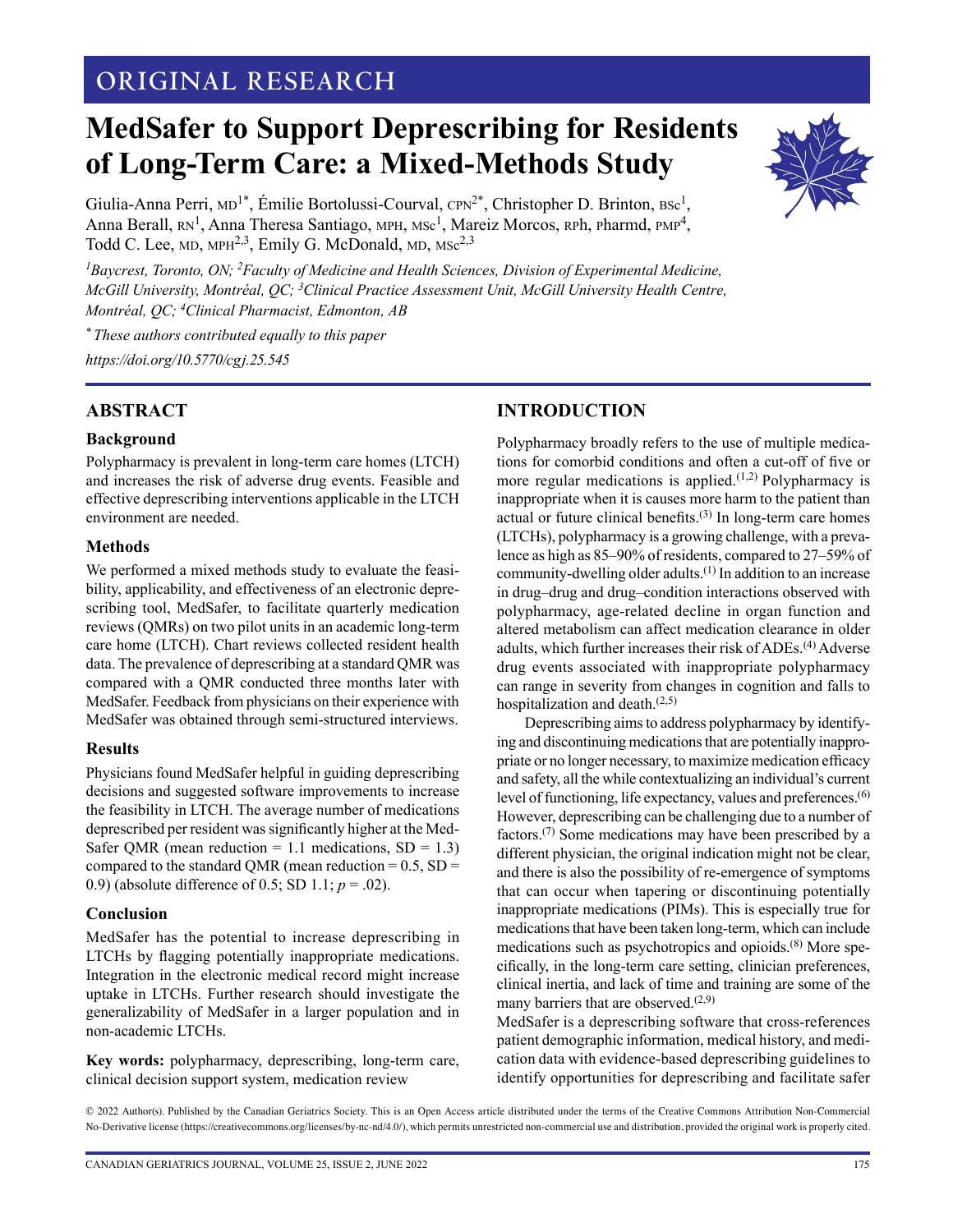prescribing.<sup>(10)</sup> MedSafer is effective at reducing polypharmacy in acute care hospital settings;  $(11)$  however, there is a clear lack of research into the applicability of deprescribing softwares in LTCHs, where patient populations and clinical presentations are notably different. MedSafer provides an exhaustive deprescribing report based on the analysis of data input into the software. Patient preferences are accounted for upon review of the report (which provides prompts for the incorporation of patient values), and upon discussion of the report by the clinician with the patient and their loved ones.<sup>(11)</sup>

In Ontario, Canada, quarterly medication reviews (QMRs) are government-mandated for residents of LTCHs. The QMR involves a pharmacist who completes a medication review (MedsCheck LTC), $^{(12)}$  and makes recommendations for medication changes that are subsequently reviewed by the physician. There is no standardized process to incorporate deprescribing, but the QMR presents an excellent opportunity to reassess and reduce medication burden.<sup> $(12)$ </sup> We identified the QMR as a potentially useful work process to pair with an electronic deprescribing intervention. The purpose of this study was to investigate the feasibility, applicability, and effectiveness of MedSafer during a regularly scheduled QMR and compare this to usual care.

## **METHODS**

#### **Design and Setting**

A mixed-methods study design was used to investigate MedSafer during a QMR on two pilot LTCH units at Baycrest Health Sciences (Baycrest), an academic geriatric centre of care in Toronto, Ontario. At Baycrest, a pharmacist, nurse, and physician meet every quarter to review residents' medications during the provincially mandated QMR. We collected and analyzed qualitative and quantitative data to assess feasibility, applicability, and effectiveness of the software in the LTCH. Feasibility was assessed quantitatively through retention rates (the proportion of QMRs during the intervention process to which physicians applied the tool), and qualitatively via semi-structured interviews with subjective questions that related to facilitators and barriers identified while using the software, including how easily the software was incorporated into the usual workflow and whether it led to additional time requirements when performing the QMRs. Applicability was assessed through interviews with physicians, using questions to determine the extent to which the software application was likely to impact their future practice and whether or not deprescribing recommendations were applicable to their specific patient population. Efficacy was assessed by the uptake of the deprescribing opportunities on physician practice during the QMR by comparing the number of medications deprescribed at the MedSafer QMRs to a standard QMRs conducted three months prior on the same pilot units. The research protocol was approved by the Baycrest Research Ethics Board (REB #18-31).

#### **Intervention**

MedSafer was incorporated into regularly scheduled QMRs for two pilot units to identify opportunities for deprescribing and support clinical decision-making. To generate MedSafer recommendations, the study team conducted a chart review and manually entered resident data (medications and medical conditions) in the MedSafer web-based portal. MedSafer cross-references resident data with evidencebased deprescribing recommendations<sup> $(8,11)$ </sup> and identifies opportunities for deprescribing PIMs. The clinical team reviewed the individualized reports generated during the QMR (January 17, 2019, for Unit 1 and November 28, 2018, for Unit 2) for appropriateness of deprescribing during the intervention phase. Reports were generated by the research team, printed out and provided to the QMR team for review.

#### **Data Collection & Measures**

Physician experience with reviewing the deprescribing opportunities during the QMR was assessed using semi-structured interviews.

Physicians were interviewed for the study as they were the primary decision-makers at the QMR. Interviews were approximately 30-minutes in length and were conducted inperson by a research assistant using a semi-structured interview guide developed by the study team. Physicians were asked open-ended questions about the impact of reviewing the deprescribing opportunities on their practice during the QMR, integration into the workflow, whether they agreed or disagreed with the deprescribing opportunities (were the recommendations applicable to their patient population), and if any facilitators or barriers were identified with using MedSafer (feasibility). Questions from the interview guide can be found in Appendix A.

Two physicians on the pilot units were eligible to participate in the study. The research assistant obtained written informed consent from the physicians. Interviews were audiorecorded and manually transcribed by the study team. The research assistant provided the physicians with the MedSafer recommendations such that training with the software was not required. Neither physician had any prior experience with using MedSafer.

A chart review collected demographics, comorbidities, medications, and recent lab values (electrolytes and creatinine), as well as hemoglobin A1C for residents living with diabetes. Residents' medication lists were collected at four time points: pre- and post-standard QMR and pre- and post-MedSafer QMR, to compare medication changes made during the intervention with historical changes that occurred in the review that took place in the prior quarter. Deprescribing rates were calculated for each QMR by calculating the average decrease in the number of medications per resident pre- vs. post-QMR.

Resident health outcomes were collected from the Resident Assessment Inventory Minimum Data Set (RAI-MDS) 2.0, which is administered every quarter in Ontario LTCHs.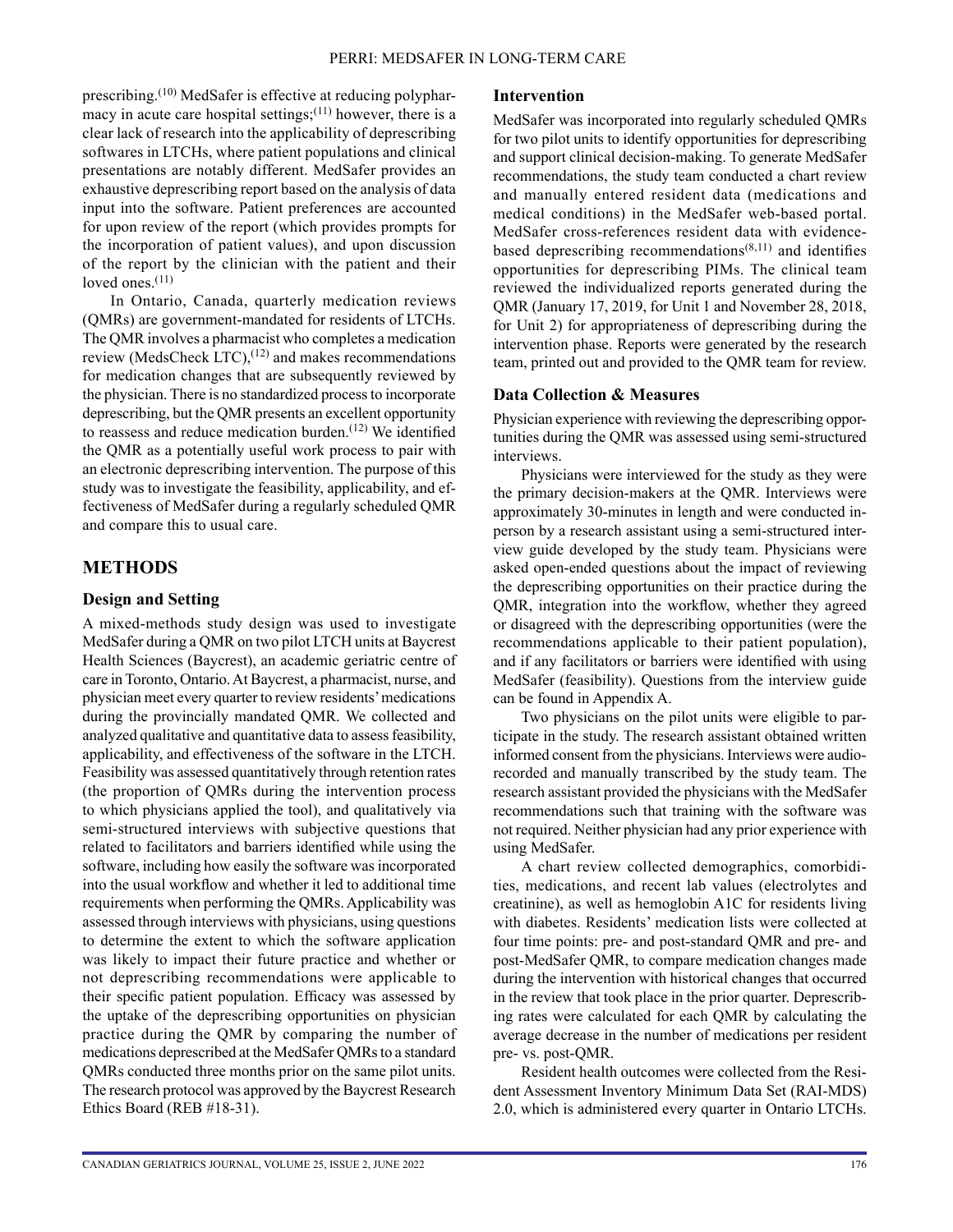RAI-MDS outcome scales collected before and after the MedSafer QMR included the Aggressive Behaviour Scale; Activities of Daily Living; Changes in Health, End-Stage Disease and Signs and Symptoms Scale; Cognitive Performance Scale; and Depression Rating Scale.<sup>(12)</sup>

## **Data Analysis**

Interviews were transcribed and coded using Microsoft Excel by two raters for agreement and inter-rater reliability. Qualitative coding was both inductive (based on observed patterns) and deductive (based on the study purpose). Interview data were grouped into prevalent themes, and categorized under the headings of feasibility, applicability, and efficacy of MedSafer to augment the usual processes of the QMR. No formal means was used to reach data saturation during the interview process.

Descriptive statistics reported resident characteristics, medication orders, and deprescribing outcomes. Changes in resident health outcomes pre-post MedSafer QMR were assessed using chi-square or Fisher's exact tests. Paired *t*-tests assessed deprescribing by comparing the number of medications before and after the standard and MedSafer QMRs. Deprescribing rates, or the mean reduction in medications at the standard and MedSafer QMRs, were compared using the independent *t*-test. Effect sizes are reported as standardized response means using the ratio of the mean difference and the standard deviation of the mean difference. Effect size values: 0.20, 0.50, and  $0.80+$  were interpreted as small, medium, and large effects.<sup>(13)</sup>

## **RESULTS**

#### **Qualitative Interviews with Physicians**

Two physicians participated in the interviews—one from each pilot unit. The qualitative data were grouped into the following three prevalent categories: 1) feasibility of using MedSafer during the QMR, 2) applicability of MedSafer in the LTCH setting, and 3) effectiveness of MedSafer in identifying medication deprescribing opportunities.

#### *Feasibility*

In this study, physicians only reviewed the deprescribing opportunities at the time of the QMR session. The reports were easily integrated into the workflow, and the time to complete a QMR did not increase (on average a QMR took 20 minutes with or without MedSafer). Retention was high and all reports were reviewed for all residents. Although the software recommendations were prioritized into high, medium, and low-risk categories, physicians reported that they reviewed all the deprescribing opportunities to determine the applicability to the resident's clinical case. To allow for time to review the deprescribing opportunities, physicians suggested reviewing the deprescribing opportunities in advance of the QMR and on an ongoing basis, between QMRs. Since resident data, including lab results, were manually entered in the software, physicians suggested integrating the lab portal's results with the software algorithm to increase the feasibility of using the software.

#### *Applicability*

Physicians felt that most recommendations from the reports were applicable to the LTCH population, but they identified information to incorporate from the electronic medical record (EMR) into MedSafer's algorithm such as medication administration instructions (i.e., crushed vs. whole tablets), additional lab results, and goals of care that would increase the applicability of the software to LTCH residents. In line with this, they reported that some deprescribing opportunities identified by MedSafer were not applicable due to the resident's goals of care, such as a resident's life expectancy being less than a year or palliative care provision. In considering medication deprescribing opportunities and resident goals of care, it was suggested that MedSafer include the Changes in Health, End-Stage Disease, Signs and Symptoms Scale scores to indicate the level of health instability, including end-stage disease, as well as a palliative care screening question including a note regarding high-risk medications used for comfort care and symptom management.

## *Effectiveness*

Physicians noted that the software fulfilled its purpose of flagging potential drug interactions and high-risk medications which helped guide their decisions regarding medications to potentially deprescribe. Although physicians reported they were often familiar with the PIMs and risks that MedSafer identified, due to their experience of medication management in LTCH, they commented that MedSafer was effective at increasing awareness and drawing their attention to PIMs that required regular and ongoing review. Physicians also highlighted the helpfulness of MedSafer as a decision-making tool for prescribers new to LTCH, when a clinical pharmacist cannot be consulted at the QMR, as a useful means to guide their reflections on deprescribing.

## **Resident Characteristics**

Residents of the two pilot units ( $N = 55$ ) had a mean age of 86.6 years ( $SD = 11.9$ ) and 72.7% were female. Units were mostly similar in prevalence of common medical conditions, aside from dementia, which was more prevalent on Unit 2 (92.6%) than Unit 1 (46.4%). The median Aggressive Behaviour Scale score was  $0$  (IQR = 0.0, Q1, Q3 = 0), indicating an absence of aggressive behaviour. Over half of residents (50.9%) were "dependent" or "totally dependent" in their activities of daily living. The Changes in Health, End-Stage Disease, Signs and Symptoms Scale showed that 56.4% had "minimal" to "moderate" health instability. The median Cognitive Performance Scale score was  $3 (IQR = 5.0, Q1 = 1.0,$  $Q3 = 6.0$ ), indicating "moderate" impairment, and 41.8% of residents had "moderate/severe" to "very severe" cognitive impairment (Table 1).

#### **Deprescribing Intervention**

MedSafer identified deprescribing opportunities for 53 out of the 55 residents across both units (96.4%; Table 2). Commonly flagged PIMs included psychotropics and opioid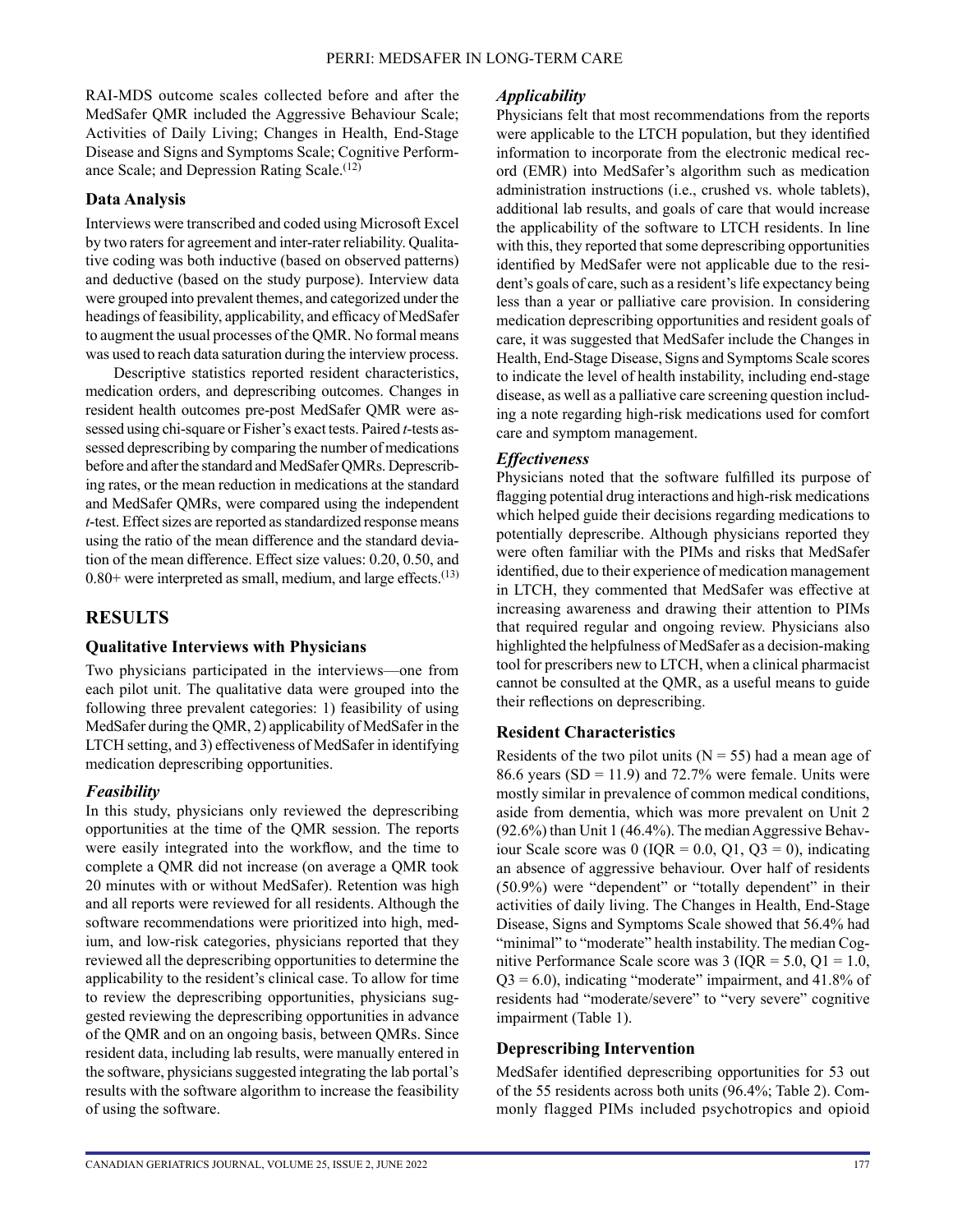analgesics for chronic non-cancer pain. Nearly a third of residents (32.7%) had a PIM deprescribed at the MedSafer QMR. The reasons for deprescribing included: 1) MedSafer identified the PIM as potentially having little added benefit (5 deprescribed/25 identified or 20.0%), 2) reduced resident life expectancy (4/16 or 25.0%), and 3) overly tight control of diabetes (6/14 or 42.9%).

Overall, an average of  $0.5$  (SD = 0.9) medications per resident were deprescribed in the standard QMR and an average of 1.1 ( $SD = 1.3$ ) medications per resident were deprescribed at the MedSafer QMR. In comparing deprescribing rates, there was an average of  $0.5$  (SD = 1.1) more medications deprescribed per resident at the MedSafer QMR than the standard QMR ( $p = .02$  ES = 0.5 or medium effect size). On one study unit, the intervention was more effective and the MedSafer QMR resulted in a mean reduction of  $1.6$  (IQR = 1.0) medications per resident, while the standard QMR on that unit resulted to a mean reduction of 0.3 ( $IQR = 1.0$ ) medications per resident. The mean difference of 1.4 ( $IQR = 1.0$ ) more medications deprescribed at the MedSafer QMR compared to the standard QMR was significant ( $p < .001$ , ES = 1.3 or large effect size). Across the two units, there was also a larger reduction in average medication orders per resident observed at the MedSafer QMR (mean =  $-1.1$ , SD = 1.3, ES =  $-0.8$  or large effect,  $IQR = 2.0$ ) compared to the standard QMR (mean  $= -0.5$ , SD  $= 0.9$ ; ES  $= 0.6$  or moderate effect, IQR  $= 1.0$ ).

| TABLE 1.                                           |  |
|----------------------------------------------------|--|
| Resident demographics and clinical characteristics |  |

| Variable                                                                                                                                                                 | Unit $1(n=28)$                   | Unit $2(n=27)$                    | Overall $(N=55)$                    |
|--------------------------------------------------------------------------------------------------------------------------------------------------------------------------|----------------------------------|-----------------------------------|-------------------------------------|
| Age in years, mean (SD)                                                                                                                                                  | 86.1 (10.8)                      | 87.1(13.1)                        | 86.6 (11.9)                         |
| Sex: Female, $n$ $\left(\frac{9}{0}\right)$                                                                                                                              | 17(60.7)                         | 23(85.2)                          | (72.7)<br>40                        |
| Code Status: DNR, n (%)                                                                                                                                                  | 18(64.3)                         | 18 (66.7)                         | 36<br>(65.5)                        |
| Length of Stay in Months<br>Admission to standard QMR, mean (SD)<br>Admission to MedSafer QMR, mean (SD)                                                                 | 40.1(47.7)<br>43.5 (47.6)        | 46.6(46.8)<br>47.8 (46.8)         | 43.3 (46.9)<br>45.6 (46.8)          |
| Resident Assessment Inventory Minimum Data Set 2.0<br><b>Aggressive Behaviour Scale</b><br>No behaviours, n (%)<br>Mild/moderate to severe/very severe behaviours, n (%) | 28(100.0)<br>0(0.0)              | 17(63.0)<br>10(37.0)              | 45(81.8)<br>10(18.2)                |
| Activities of Daily Living Self-Performance Hierarchy<br>Independent to limited impairment, n (%)<br>Extensive assistance, n (%)<br>Dependent to total dependence, n (%) | 5(17.9)<br>13(46.4)<br>10(35.7)  | 0(0.0)<br>9(33.3)<br>18 (66.7)    | (9.1)<br>5<br>22(40.0)<br>28 (50.9) |
| Changes in Health, End-Stage Disease and Signs & Symptoms<br>No health instability, n (%)<br>Minimal to low/moderate health instability, n (%)                           | 11(39.3)<br>17(60.7)             | 13(48.2)<br>14(51.9)              | 24(43.6)<br>31(56.4)                |
| Cognitive Performance Scale<br>Intact/borderline intact to mild/moderate impairment, n (%)<br>Moderate/severe to very severe impairment, $n$ (%)                         | 28(100.0)<br>0(0.0)              | 4(14.8)<br>23(85.2)               | 32(58.2)<br>23(41.8)                |
| <b>Depression Rating Scale</b><br>No depressive symptoms, $n$ (%)<br>Some depressive symptoms to possible depressive disorder, $n$ (%)                                   | 19(67.9)<br>9(32.1)              | 17(63.0)<br>10(37.0)              | 36(65.5)<br>19(34.5)                |
| Palliative Performance Scale version 2 <sup>a</sup><br>≤30% level, n $(\frac{9}{6})$<br>$>$ 30% level, n $\left(\frac{9}{0}\right)$                                      | ---                              | 13(48.1)<br>14(51.9)              | $---$                               |
| Prevalent Comorbiditiesb<br>Dementia<br>Hypertension<br>Depression                                                                                                       | 13(46.4)<br>15(53.6)<br>10(35.7) | 25(92.6)<br>14(51.9)<br>12(44.4)  | 38(69.1)<br>29(52.7)<br>22(40.0)    |
| Comorbidity Category Prevalence <sup>b</sup><br>Neurologic, n (%)<br>Endocrine/ metabolic, n (%)<br>Psychiatric, n (%)                                                   | 20(71.4)<br>17(60.7)<br>17(60.7) | 26(96.3)<br>16(59.3)<br>13 (48.2) | 46(83.6)<br>33(60.0)<br>30(54.6)    |

a Not available for Unit 1.

b Residents had combinations of comorbidities.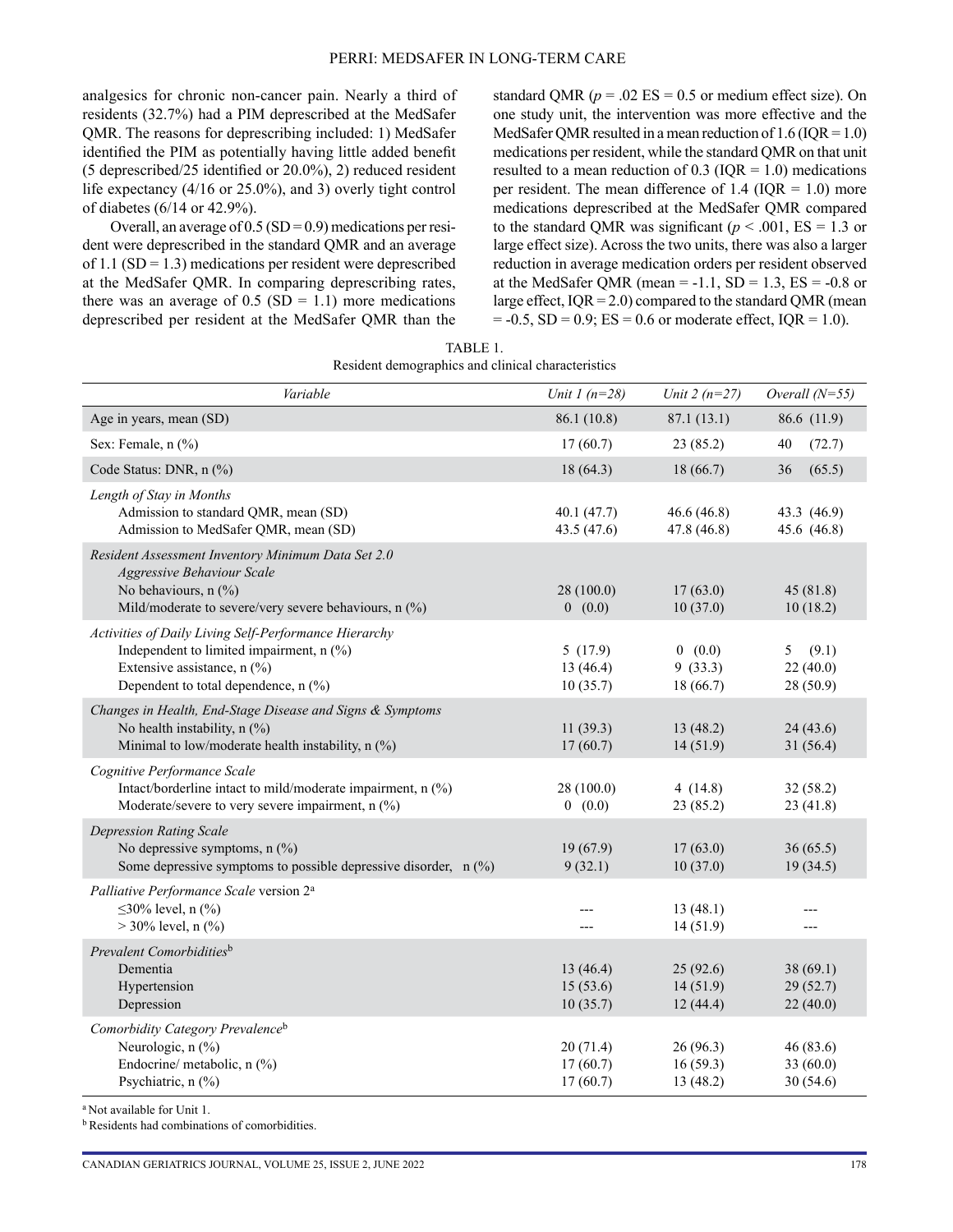## **DISCUSSION**

Deprescribing software has been identified as a sustainable intervention to assist in safer prescribing for older adults.  $(11)$  This study demonstrated that an electronic deprescribing tool was applicable to the LTCH population, feasible to incorporate into the workflow, and effective at increasing deprescribing. This was the case even in the presence of pharmacy support and on an academic geriatric unit with expert knowledge in medication reviews. Elements to increase feasibility and applicability were identified through the interview process.

Physician feedback included recommendations to improve applicability of the software to LTCHs by incorporating additional lab results and goals of care within the software algorithm. Areas for improvement identified through this study have been subsequently addressed through software modifications. For example, MedSafer is now integrated in two Canadian EMRs (Point Click Care<sup>(14)</sup> and Med e-Care<sup>(15)</sup>) and is currently being evaluated in that setting. This addresses the need for manual data input which is no longer required.

Physicians reported that the software fulfilled its purpose in flagging potential drug interactions and high-risk

| TABLE 2.          |  |
|-------------------|--|
| MedSafer Outcomes |  |

| <b>Outcomes</b>                                                                          | Unit 1     | Unit 2    | Overall    |
|------------------------------------------------------------------------------------------|------------|-----------|------------|
| Medication Orders*                                                                       |            |           |            |
| Total number of medication orders before the MedSafer QMR                                | 447        | 374       | 821        |
| Medications orders per resident, mean (SD)                                               | 16.0(5.5)  | 13.9(4.5) | 14.9(5.1)  |
| Medications with MedSafer deprescribing opportunities, n (%)                             | 128 (28.6) | 110(29.4) | 238(29.0)  |
| Deprescribing Opportunities                                                              |            |           |            |
| Total number of deprescribing opportunities†                                             | 118        | 90        | 208        |
| Residents with one or more deprescribing opportunities, $n$ $\left(\frac{\%}{\%}\right)$ | 26(92.9)   | 27(100.0) | 53 (96.4)  |
| Deprescribing opportunities per resident, mean (SD)                                      | 4.2(3.3)   | 3.3(2.0)  | 3.8(2.8)   |
| Deprescribing opportunities implemented during the MedSafer QMR,<br>$n$ (%)              | 13(11.0)   | 13(14.4)  | 26(12.5)   |
| Deprescribing opportunities not implemented during the QMR, n (%);                       | 105(89.0)  | 77 (85.6) | 182 (87.5) |
| Categories of deprescribing opportunities                                                |            |           |            |
| Risk for adverse drug event                                                              |            |           |            |
| High risk, $n$ $(\%)$                                                                    | 69 (58.5)  | 45(50.0)  | 114(54.8)  |
| Intermediate risk, n (%)                                                                 | 38 (32.2)  | 31(34.4)  | 69(33.2)   |
| Lower risk but of potentially little benefit or value, $n$ (%)                           | 11(9.3)    | 14(15.6)  | 25(12.0)   |
| Cause for deprescribing opportunity                                                      |            |           |            |
| Medical condition, n (%)                                                                 | 70(59.3)   | 37(41.1)  | 107(51.4)  |
| Drug interaction, $n$ (%)                                                                | 4(3.4)     | 8(8.9)    | 12(5.8)    |
| Reduced life expectancy, $n$ (%)§                                                        |            | 16(17.8)  | 16(7.7)    |
| Other causes, n (%)                                                                      | 44 (37.3)  | 29(32.2)  | 73(35.1)   |
| Medication class                                                                         |            |           |            |
| Psychotropics, n (%)                                                                     | 24(20.3)   | 31(34.4)  | 55 (26.4)  |
| Analgesics, $n$ $(\frac{9}{6})$                                                          | 32(27.1)   | 15(16.7)  | 47(22.6)   |
| Bone Health, n (%)                                                                       | 8(6.8)     | 15(16.7)  | 23(11.1)   |
| Gastrointestinal, n (%)                                                                  | 14(11.9)   | 9(10.0)   | 23(11.1)   |
| Diabetes, $n$ $\left(\frac{9}{0}\right)$                                                 | 8(6.8)     | 6(6.7)    | 14(6.7)    |
| Other, $n$ $\left(\frac{9}{0}\right)$                                                    | 32(27.1)   | 14(15.6)  | 46(22.1)   |
| No. of residents with a low-medium risk PIM deprescribed at the<br>MedSafer QMR, n (%)   | 12(42.9)   | 24 (88.9) | 36(65.5)   |
| No. of residents with a high-risk PIM deprescribed at the MedSafer QMR,<br>$n$ (%)       | 8(28.6)    | 10(37.0)  | 18(32.7)   |

Note: Unit  $1 = 28$  residents, Unit  $2 = 27$  residents, Overall = 55 residents

\* Certain medications had multiple orders (e.g., separate orders for PRN vs. scheduled) or had multiple deprescribing opportunities with different causes

† Excludes opportunities for a certain medication that had inconsistencies between the electronic health record and MedSafer

‡ Changes may have been made at a later date after the MedSafer QMR

§ Other causes for deprescribing opportunities included potentially inappropriate medications flagged due to reduced life expectancy may offer little benefit or potentially be of harm to the resident. Reduced life expectancy was calculated using a Palliative Performance Scale cut-off score of 30%. Palliative Performance Scale data was only available for Unit 2 residents.

‖ Some medications were always flagged as potentially inappropriate medications regardless of resident health status (e.g. psychotropic medications and some analgesics)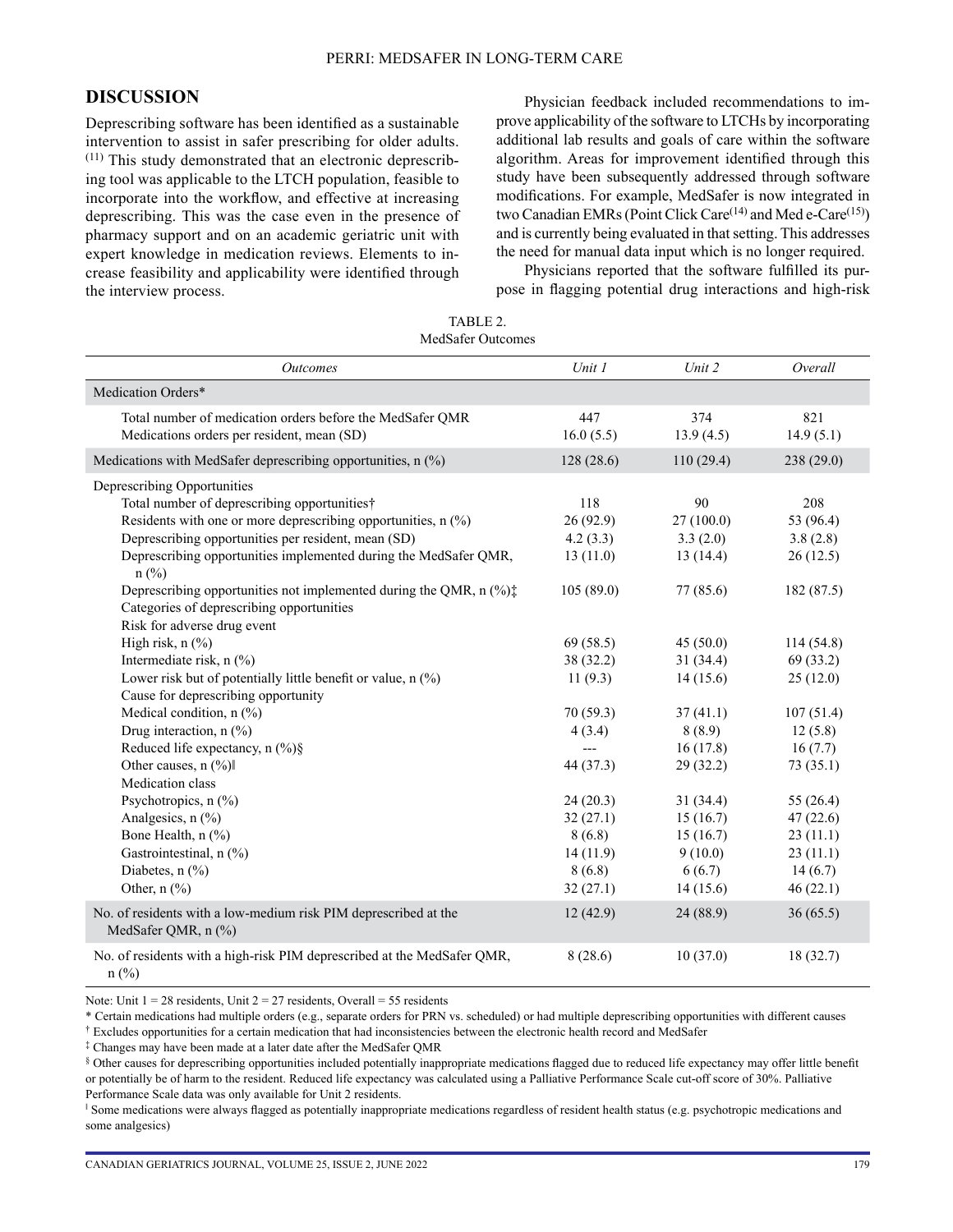medications. In this study, one-third of residents had one or more PIMs deprescribed at the MedSafer QMR. The overall deprescribing rate was lower than previous research in acute care, which in one study showed a deprescribing rate of 54.7% among patients in the intervention group.(16) Our study took place on an academic geriatric unit and therefore physicians had some baseline knowledge of deprescribing. This, along with the small sample size and the short followup time, could explain lower rates than might be observed in a non-academic LTCH, or with repeated software facilitated mediation reviews over time.

Furthermore, medication management differs between acute and long-term care for various reasons. Residents in LTCHs have chronic, multiple comorbidities and are generally medically stable compared with patients in acute care. (17-19) Workflow, lengths of stay, and barriers to deprescribing are impacted differently in each of these settings.<sup> $(19-21)$ </sup> Given the prevalence of comorbidities in this population, the indication for medications can sometimes be unclear, and drugs could have been initiated and maintained by another clinician.(7) Finally, an important barrier resides in deprescribing in LTCHs: there is a known culture of maintenance of status quo for residents, which can dissuade physicians in initiating a deprescribing attempt.<sup>(22)</sup> The above factors and the short study duration could explain, in part, why the deprescribing rates were statistically significant, but not as high as those reported in acute care settings.

There were several limitations in this single-site pilot study. Although the present study benefited from the involvement of a pharmacist, physician, and nurse in completing the QMR, it should be noted that these resources are not always available in all LTCHs. The applicability of a deprescribing software facilitated QMR without the involvement of pharmacy or nursing still requires further study. As mentioned previously, this study took place on an academic geriatric unit and so study outside of this setting would increase the generalizability of the intervention. We only evaluated the software during a single QMR on two pilot units, with a focus on the feasibility and applicability of software, rather than proving efficacy, which would require a larger sample size, a longer study duration, and a different study design. Feedback on the MedSafer recommendations was only obtained from two physicians involved in the QMR, and the views of pharmacists, nurses, residents and families, who are also heavily implicated in deprescribing process, were not captured. Finally, the software was not integrated in the EMR; therefore, physicians reviewed reports on paper and had to log into the EMR in order to deprescribe. Now that the software is integrated into the EMR,  $(14,15)$  future research will need to include a larger study population, longitudinal evaluations, and assessment of the impact on important resident and family-reported health outcomes. One strength of our study was that, to the authors' knowledge, there have been few studies evaluating the implementation of deprescribing softwares in LTC, let alone one that addresses all possible classes of PIMs, as opposed to just a targeted class of medications (e.g., sedative hypnotics or antipsychotics). Most studies of deprescribing in long-term care have been limited to a single drug class or a few harmful medications<sup>(7,23)</sup>

# **CONCLUSION**

When using MedSafer electronic deprescribing software at the QMR, deprescribing events were increased and the number of medications per resident was reduced on two units of an academic LTCH. Software augmented QMRs are likely effective for deprescribing in this setting given a higher observed deprescribing rate when electronically generated deprescribing opportunities were paired with the QMR. Future research is needed to determine the feasibility and applicability in non-academic LTCHs and for larger populations over time. Integration with EMRs could make this a scalable intervention to support physicians in LTCH medication management.

## **ACKNOWLEDGEMENTS**

Not applicable.

## **CONFLICT OF INTEREST DISCLOSURES**

Drs. Todd C. Lee and Emily G. McDonald hold the copyright for the MedSafer software in conjunction with McGill University, and have received grant funding from the Canadian Institutes of Health Research, Centre for Aging and Brain Health Innovation, and Canadian Frailty Network related to the development of MedSafer. All other authors state that they are in no position of conflicts of interest that are directly relevant to the content of this article.

# **FUNDING**

This work was completed with a grant from Academic Health Science Centre Alternative Funding Plan (Project BMS-18-003).

## **REFERENCES**

- 1. Jokanovic N, Tan ECK, Dooley MJ, Kirkpatrick CM, Bell JS. prevalence and factors associated with polypharmacy in longterm care facilities: a systematic review. *J Am Med Dir Assoc*. 2015;16(6):535.e1–35.e12. doi: 10.1016/j.jamda.2015.03.003.
- 2. Masnoon N, Shakib S, Kalisch-Ellett L, Caughey GE. What is polypharmacy? A systematic review of definitions. *BMC Geriatr*. 2017;17(1). doi: 10.1186/s12877-017-0621-2.
- 3. Hughes C. Appropriate and inappropriate polypharmacy choosing the right strategy. *Br J Clin Pharmacol*. 2021;87(1): 84–86. doi: 10.1111/bcp.14589.
- 4. Weinstein JR, Anderson S. The aging kidney: physiological changes. *Adv Chron Kidney Dis*. 2010;17(4):302–07. doi: 10.1053/j.ackd.2010.05.002.
- 5. Lalic S, Sluggett J, Ilomaki J, *et al*. Polypharmacy and medication regimen complexity as risk factors for hospitalization among residents of long-term care facilities: a prospective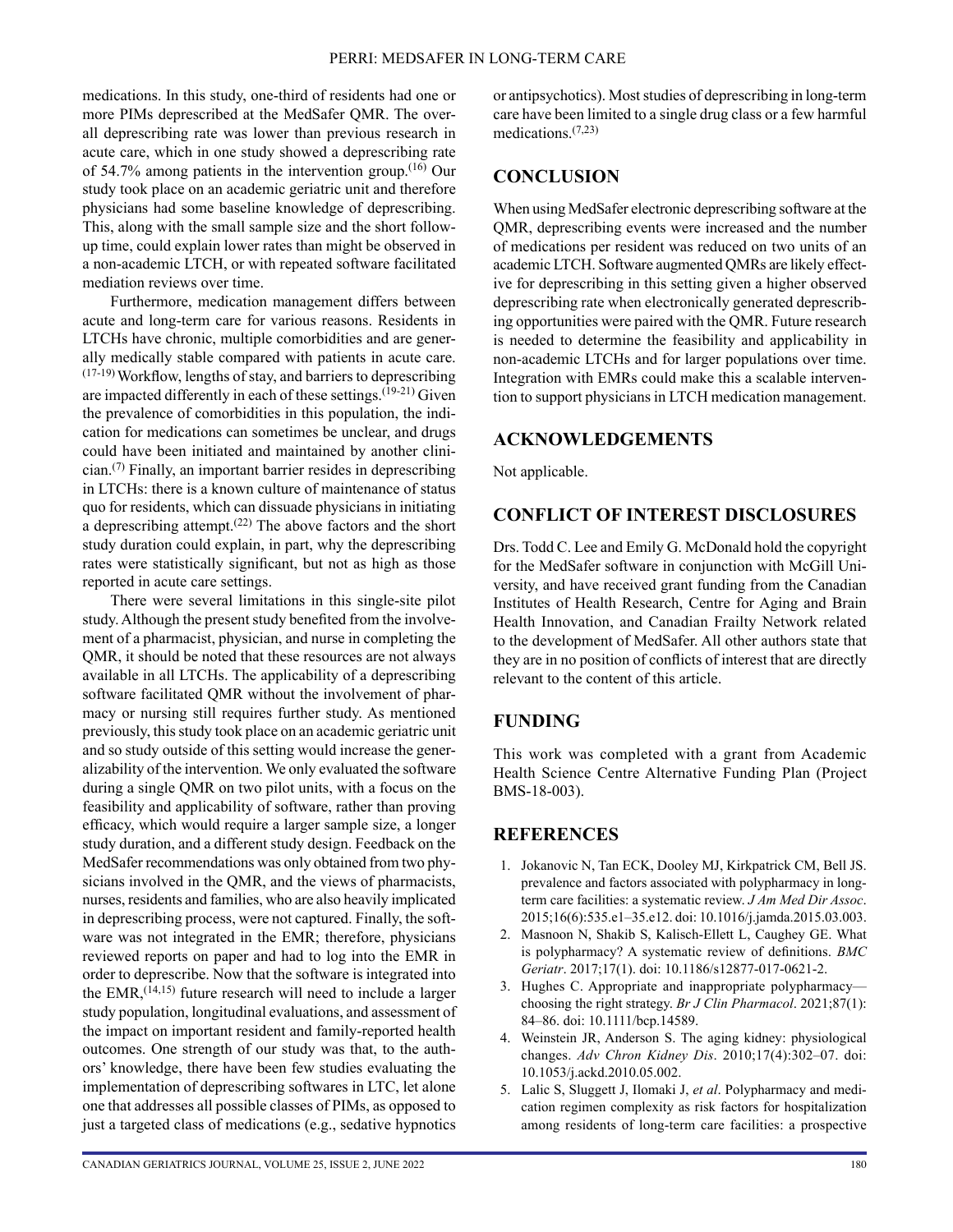cohort study. *J Am Med Dir Assoc*. 2016;17(11):1067.e1–67. e6. doi: 10.1016/j.jamda.2016.08.019.

- 6. Scott IA, Hilmer SN, Reeve E, *et al*. Reducing inappropriate polypharmacy: the process of deprescribing. *JAMA Intern Med*. 2015;175(5):827–34. doi: 10.1001/jamainternmed.2015.0324.
- 7. Palagyi A, Keay L, Harper J, Potter J, Lindley RI. Barricades and brickwalls—a qualitative study exploring perceptions of medication use and deprescribing in long-term care. *BMC Geriatr*. 2016;16(1). doi: 10.1186/s12877-016-0181-x.
- 8. Gnjidic D, Le Couteur DG, Kouladjian L, Hilmer SN. Deprescribing trials: methods to reduce polypharmacy and the impact on prescribing and clinical outcomes. *Clin Geriatr Med*. 2012;28(2):237–53. doi: 10.1016/j.cger.2012.01.006.
- 9. Wu H, O'Donnell LK, Fujita K, Masnoon N, Hilmer SN. Deprescribing in the older patient: a narrative review of challenges and solutions. *Int J Gen Med*. 2021;14:3793–807. doi: 10.2147/ijgm.s253177.
- 10. Forget MF, McDonald EG, Shema AB, Lee TC, Wang HT. Potentially inappropriate medication use in older adults in the preoperative period: a retrospective study of a noncardiac surgery cohort. *Drugs—Real World Outcomes*. 2020;7(2):171–78. doi: 10.1007/s40801-020-00190-y.
- 11. McDonald EG, Wu PE, Rashidi B, *et al.* The MedSafer study: a controlled trial of an electronic decision support tool for deprescribing in acute care. *J Am Geriatr Soc*. 2019;67(9):1843–50. doi: 10.1111/jgs.16040.
- 12. Ontario Ministry of Health and Long-Term Care. Professional Pharmacy Services Guidebook 3.0. MedsCheck, pharmaceutical opinion and pharmacy smoking cessation program. Toronto, ON: Queen's Printer for Ontario; 2016.
- 13. Husted JA, Cook RJ, Farewell VT, Gladman DD. Methods for assessing responsiveness: a critical review and recommendation. *J Clin Epidemiol*. 2000;53(5):459–68. doi: 10.1016/s0895- 4356(99)00206-1.
- 14. PointClickCare. MedSafer [Website]. Montreal, QC; 2021. Available from: [https://marketplace.pointclickcare.com/Eng](https://marketplace.pointclickcare.com/English/directory/partner/1373850/medsafer)[lish/directory/partner/1373850/medsafer](https://marketplace.pointclickcare.com/English/directory/partner/1373850/medsafer)
- 15. McDonald E. MedSafer E-care: an automated deprescribing solution for community-dwelling older adults living with polypharmacy (E-CARE Study). Montreal, QC: McGill University

Health Centre/Research Institute; 2021. Available from: [https://](https://clinicaltrials.gov/ct2/show/NCT04087109) [clinicaltrials.gov/ct2/show/NCT04087109](https://clinicaltrials.gov/ct2/show/NCT04087109)

- 16. Mcdonald EG, Wu PE, Rashidi B, et al. The MedSafer Study— Electronic Decision Support for Deprescribing in Hospitalized Older Adults. JAMA Internal Medicine. 2022;182(3):265–73. doi: 10.1001/jamainternmed
- 17. Ontario Deprescribing in LTC Stakeholder Team. Shared decision-making in medication management: process guide for people living in long term care, their families, essential care partners and healthcare providers. Ottawa, ON: Institut de recherche Bruyère Research Institute; 2020.
- 18. Ailabouni NJ, Nishtala PS, Mangin D, Tordoff JM. Challenges and enablers of deprescribing: a general practitioner perspective. *PLOS ONE*. 2016;11(4):e0151066. doi: 10.1371/journal. pone.0151066.
- 19. Shrestha S, Poudel A, Steadman K, Nissen L. Outcomes of deprescribing interventions in older patients with life-limiting illness and limited life expectancy: a systematic review. *Br J Clin Pharmacol*. 2020;86(10):1931–45. doi: 10.1111/bcp.14113.
- 20. Burghle A, Lundby C, Ryg J, *et al*. Attitudes towards deprescribing among older adults with limited life expectancy and their relatives: a systematic review. *Drugs Aging.* 2020;37(7):503– 20. doi: 10.1007/s40266-020-00774-x.
- 21. American Geriatrics Society 2019 Updated AGS Beers Criteria® for potentially inappropriate medication use in older adults. *J Am Geriatr Soc*. 2019;67(4):674–94. doi: 10.1111/jgs.15767.
- 22. Jansen J, Naganathan V, Carter SM, *et al*. Too much medicine in older people? Deprescribing through shared decision making. *BMJ*. 2016:i2893. doi: 10.1136/bmj.i2893.
- 23. Bloomfield HE, Greer N, Linsky AM, *et al*. Deprescribing for community-dwelling older adults: a systematic review and meta-analysis. *J Gen Intern Med*. 2020;35(11):3323–32. doi: 10.1007/s11606-020-06089-2.

**Correspondence to:** Emily G. McDonald, MD, MSc, Faculty of Medicine and Health Sciences, Division of Experimental Medicine, McGill University, 1001 Décarie Boulevard, Montreal, QC H4A 3J1

**E-mail:** [emily.mcdonald@mcgill.ca](mailto:emily.mcdonald@mcgill.ca)